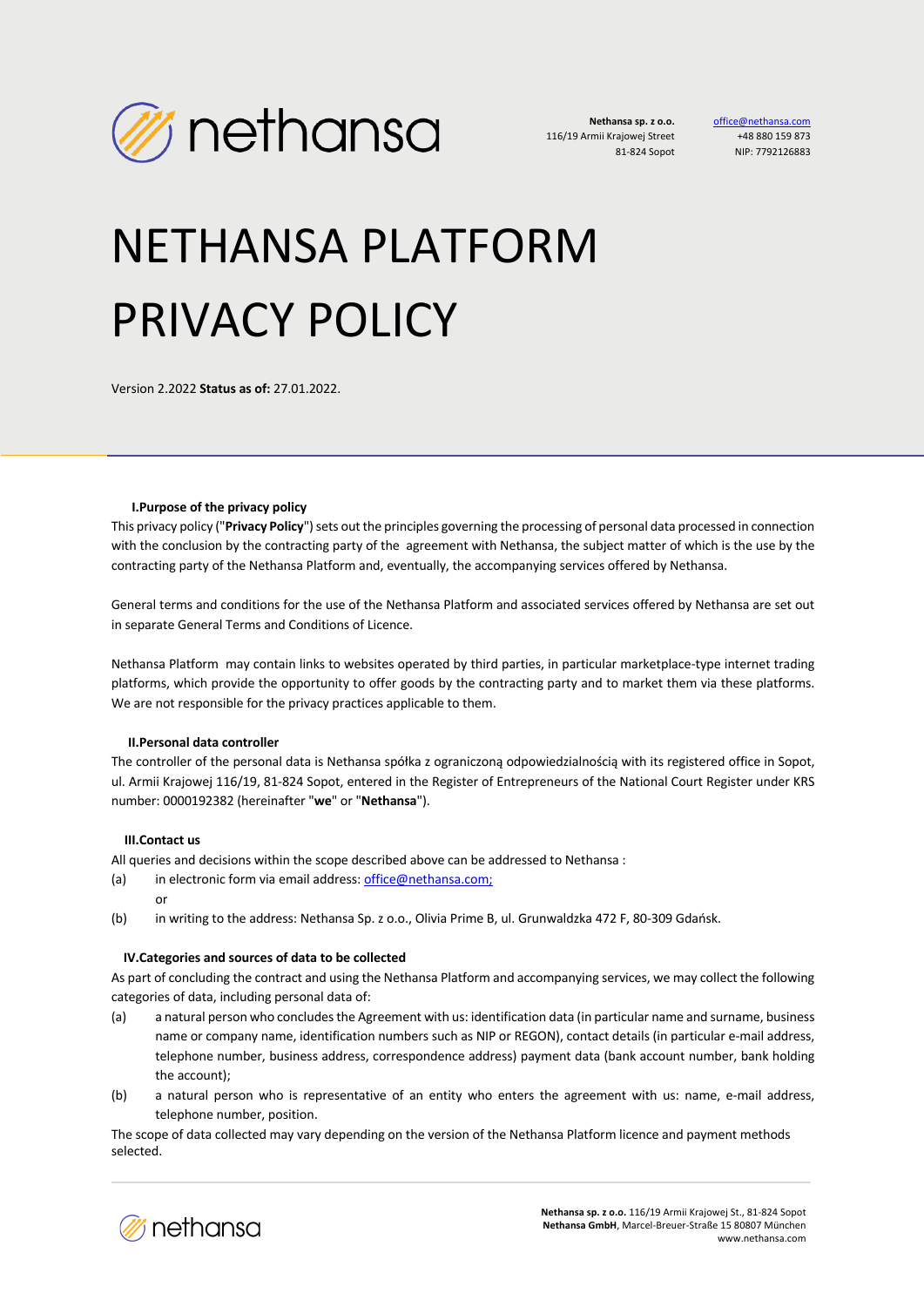The contracting party may be able to pay by the payment cards indicated in the card payment panel. Payment card payments made by the contracting party to Nethansa are settled by Adyen B.V. based in Amsterdam, the Netherlands. Nethansa does not gather, collect or store payment card details of contracting party.

We may collect personal information from the following sources:

- (a) directly from you (where as an individual you are a party to an agreement with Nethansa or where you are contacting Nethansa on behalf of our contracting party);
- (b) from our contracting party that you represent;
- (c) from other publicly available sources, such as databases like Bisnode, Info Veriti, CEIDG or National Court Register to verify the information we have.

Upon your request, we will always inform you of the source from which we collected your data.

When entering into an agreement with Nethansa, the provision of data is voluntary but necessary for the conclusion of the agreement and for the use of the Nethansa Platform and associated services offered by Nethansa.

In the event that you do not enter into a contract with Nethansa, the provision of personal data may be your professional obligation and necessary for the proper performance of the agreement concluded between Nethansa and the contracting party you represent. The legitimate interest of Nethansa in this case lies in the need to contact you as the person appointed to perform the agreement concluded with Nethansa. If you have any doubts about the necessity of processing your personal data, please contact your employer or other entity with whom you cooperate.

## **V.Purpose and basis of processing of personal data**

If you are our contracting party your personal data will be processed by us for the following purposes:

- (a) to take steps to enter into an agreement and perform the agreementto which you are a party (the basis for the processing of personal data in the cases described above is the necessity of the data processing for these purposes);
- (b) to comply with our legal obligations, in particular those arising from tax and accounting provisions (the basis for processing personal data in the cases described above is the necessity of the data processing for the fulfilment of legal obligations that we are subject);
- (c) for the purposes of the legitimate interests pursued by us (the basis for processing personal data in the cases described above are the legitimate interests pursued by us), i.e:
	- (i) maintaining the relationship with you as our contracting party;
	- (ii) handling your enquiry, request or complaint and communicating with you in this regard;
	- (iii) fraud prevention, including verification of contracting parties in public registers;
	- (iv) the establishment, exercise or defence of legal claims;
- (d) for other purposes for which you have given your consent (the basis for processing your personal data in the cases described above is your freely given consent).

In the event that you are a representative of a contracting party of Nethansa, your personal data will be processed by us for the purposes of the legitimate interests pursued by us (the basis for processing personal data in the cases described above are the legitimate interests pursued by us), i.e.:

- (a) to enable the conclusion and performance of the agreement concluded with the contracting party, including contacting the contracting party in connection with the cooperation between the parties;
- (b) maintaining relations with the contracting party;
- (c) handling your enquiry, request or complaint and communicating with you in this regard;
- (d) fraud prevention, including verification of contractors in public registers;
- (e) the establishment, exercise or defence of claims,

and for other purposes for which you have given your consent (the basis for processing your personal data in the cases described above is the consent you have freely given).

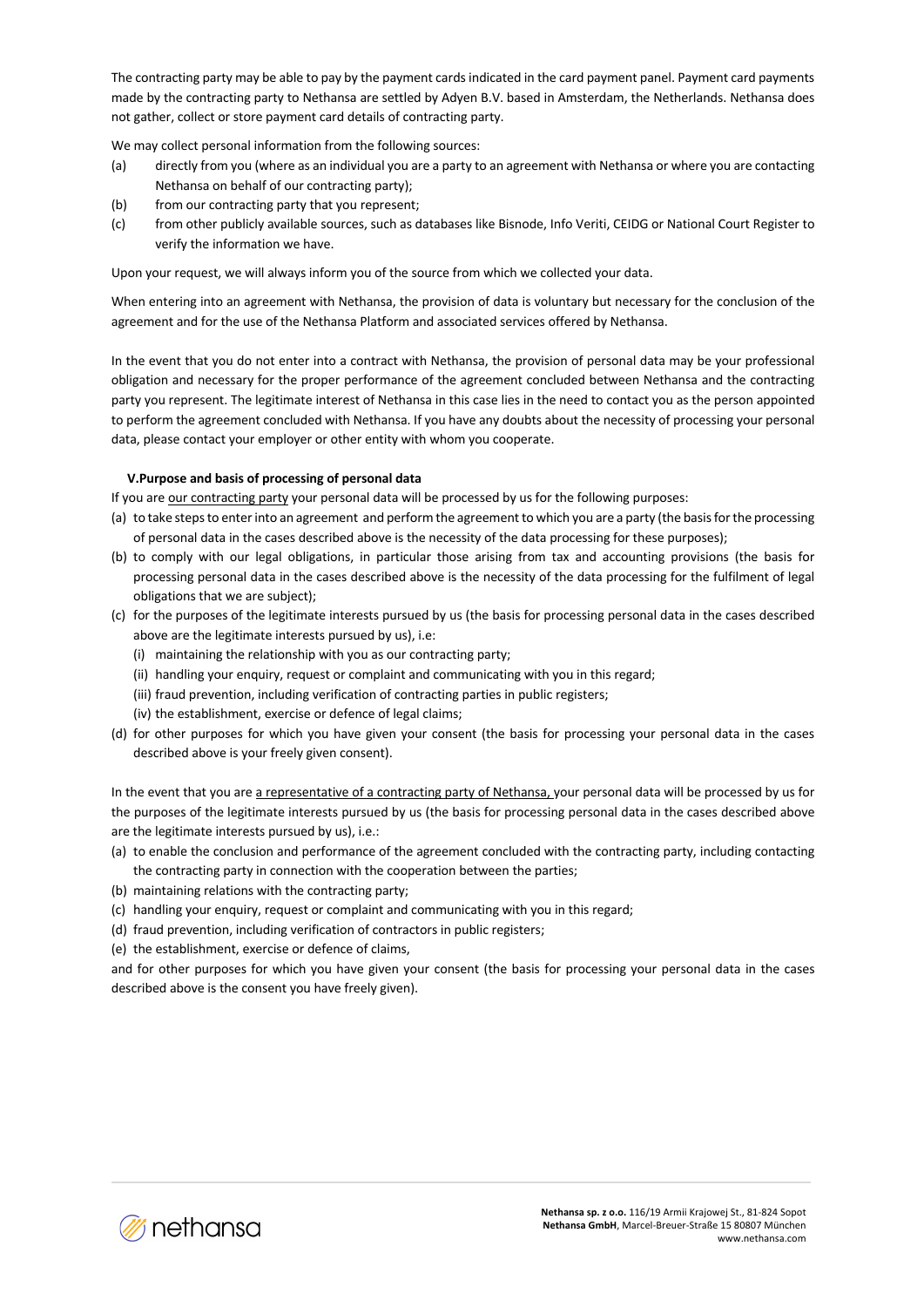## **VI.Personal data retention period**

The period for which personal data are processed and stored depends on the legal basis on which the processing is based. In any case, the data will be stored by us for the period necessary to fulfil the purposes of the processing. Your data will be processed for the term of the agreement.

In cases where the data retention period derives from legal provisions, the data will be kept for the period indicated in such provisions.

Data processed for the purpose of handling an enquiry, request or complaint submitted by you, including contacting you in relation to the above**,** will be stored for the period necessary for their handling and communication with you in this regard.

The storage period may be extended in each case by the period of limitation of claims, if the personal processing is necessary for the establishment, investigation or defence of possible claims by us.

Data processed on the basis of your consent will be stored until you withdraw your consent.

#### **VII.Recipients of personal data**

Depending on the specific case, your personal data may be transferred to other contractors of Nethansa, including subcontractors of Nethansa, entities providing services to Nethansa, in particular providers of accounting and bookkeeping services, legal and tax advisory services, technical services (email, hosting).

The transfer of personal data takes place in accordance with legal requirements, in particular Nethansa entrusts data processing on its behalf on the basis of appropriate contracts.

We process your data in the European Economic Area.

Your personal data may only be transferred to a third country (e.g. in the context of IT services provided to Nethansa) if the conditions laid down by law are met, including:

- (a) the country to which we transfer personal data ensures an adequate level of protection in accordance with the European Commission decision;
- (b) data are transferred on the basis of standard contractual clauses adopted by the European Commission;
- (c) the transfer is necessary for the performance of a contract between us and you or the implementation of precontractual measures taken at your request;
- (d) the transmission is necessary for the establishment, exercise or defence of claims;
- (e) you have expressly agreed to the transfer.

For more information on data transfers to third countries, including appropriate safeguards, please contact us.

## **VIII.Profiling. Automatic decision-making**

Personal data will be processed by automated means (including using software to manage our customer databases), but no decisions will be made against your person as a result of such processing that produce legal, financial or other similar effects. Such processing may involve, for example, creating appropriate categories of our customers and presenting them with offers based on their individual needs.

#### **IX.Your rights**

In relation to our processing of your personal data, you have the right to:

| access to your data                     | you can at any time find out what data we are processing<br>and obtain a copy of your data; in the event of subsequent<br>requests for copies, we may charge you a fee corresponding<br>to the administrative costs of handling such subsequent<br>requests                                                                                     |
|-----------------------------------------|-------------------------------------------------------------------------------------------------------------------------------------------------------------------------------------------------------------------------------------------------------------------------------------------------------------------------------------------------|
| rectification of your data              | when you notice that they are incorrect or out of date.                                                                                                                                                                                                                                                                                         |
| delete your data                        | When the data you have provided is no longer<br>$\bullet$<br>necessary for the purposes for which it was<br>collected by us;<br>when you object to the processing of your data;<br>$\bullet$<br>when your data will be unlawfully processed;<br>٠<br>when deletion of your data is necessary to comply<br>$\bullet$<br>with a legal obligation. |
| to restrict the processing of your data | where you have noticed that your data is<br>$\bullet$<br>incorrect, you can request that it is not further<br>processed for the period during which we check<br>its accuracy;                                                                                                                                                                   |